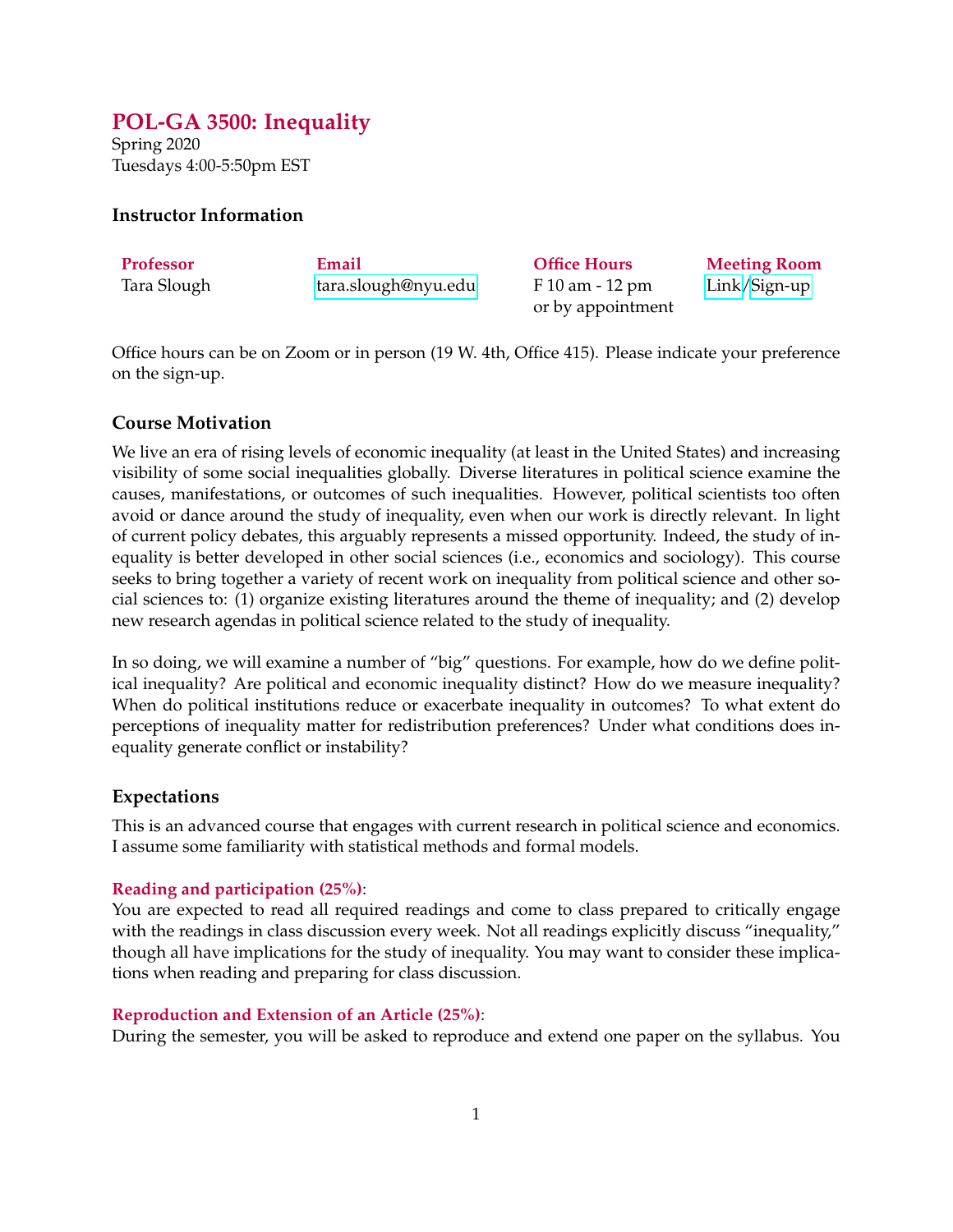may complete this assignment alone or with a partner. Through this assignment, you will learn about:

- 1. Reproducible workflow and replication package organization. We will apply some aspects of the Berkeley Initiative for Transparent Social Science (BITSS) [Guide for Accelerating Com](https://bitss.github.io/ACRE/)[putational Reproducibility in the Social Sciences](https://bitss.github.io/ACRE/) to catalogue and organize replication packages.
- 2. Accurate and complete communication of a research design. You will formally characterize the research design and examine its properties.
- 3. Creative applications of secondary data analysis. At a time when many forms of field and human subjects research are infeasible due to the pandemic, we will emphasize ways to build from existing data.

This assignment will take the form of a memo. Guidance for the memo is posted in the course Dropbox. You will be expected to have examined the research design and reproduced (or at-tempted to reproduce) the paper's results by the class session in which the work is discussed.<sup>[1](#page-0-0)</sup> The written memo will be due within one week of that class. You are welcome to incorporate feedback or ideas from class discussion in the written memo.

Please select an article by February 9 using this [form.](https://nyu.qualtrics.com/jfe/form/SV_2ufgHhqab18Mm4m) I have marked the articles that represent good candidates with a ‡. These articles use very different research designs – which aspects of this assignment are most challenging will depend on the research design of the article that you choose.

#### **Research Design (50%)**:

The final paper for this course is an original research design on a topic related to course materials. Research designs should clearly articulate a research question and provide a comprehensive "roadmap" for a full paper. Your research design may be for an empirical paper, a theory paper, or a theory/empirics paper. Expectations for each type of paper are below:

• For an **empirical paper**: Your research design should include a well-motivated research question. You should then develop an argument in response to this question, drawing out implications that you will test empirically. You should then describe your data sources in detail. If your paper relies on original data collection (i.e., a survey, archival research, or an experiment), you should carefully describe the design of the data collection and/or experiment. If your paper relies exclusively on secondary data, you should collect and process as much of the data as possible. Regardless of your research design and the data you are using, you should simulate any data that you have not yet collected, clearly noting what data is simulated versus "real." You should then clearly identify the estimands that test the implications of your argument and your estimators thereof. You should then estimate the results using the simulated (or mixed data). Finally, you should explore the properties of your estimator. You can do this analytically (by derivation) or by simulation. For any simulations, you can write your own Monte Carlo simulations or use DeclareDesign.

 $<sup>1</sup>$ You may also reproduce papers on the "recommended reading" lists, though you will likely benefit less from class</sup> discussion of these works.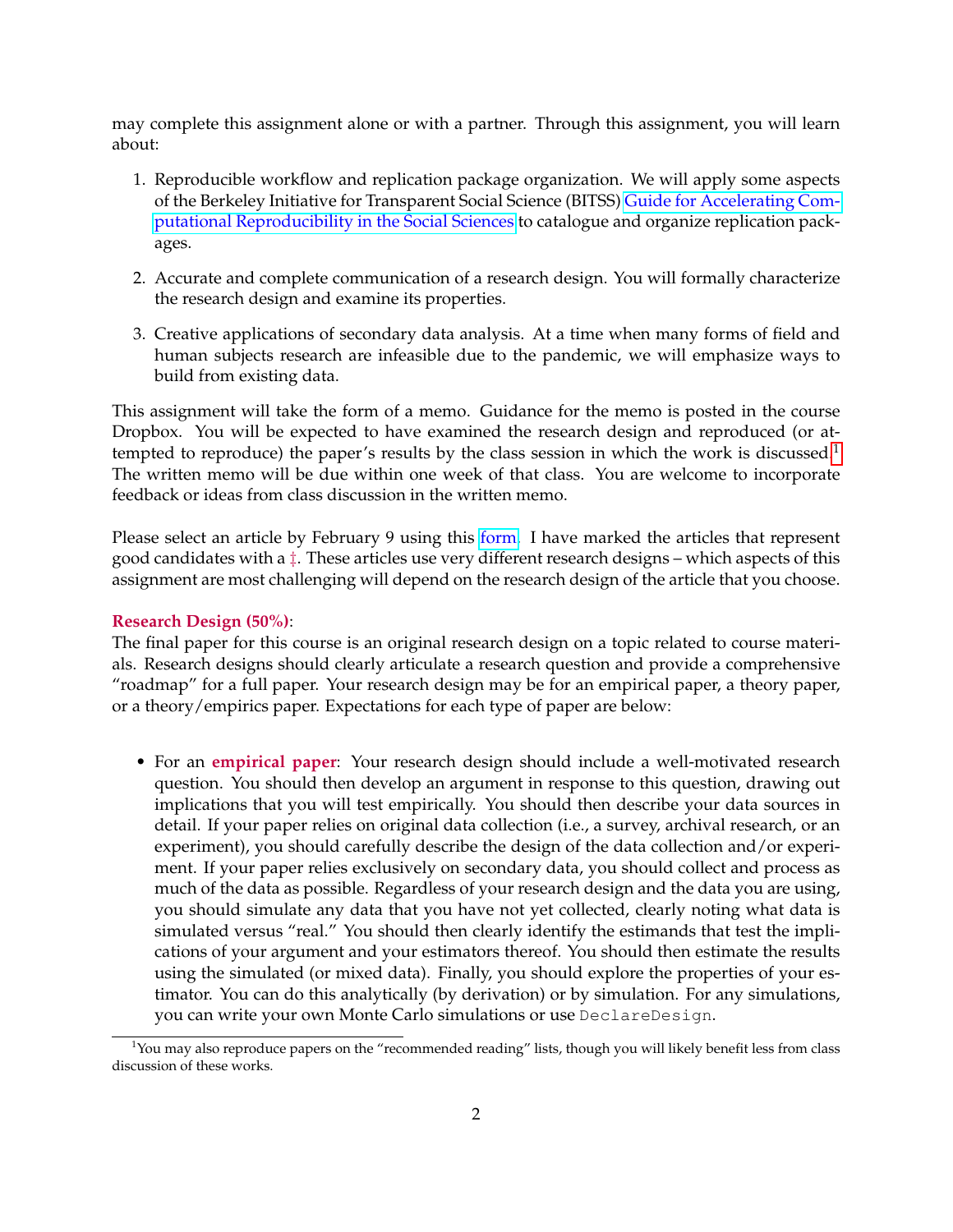- For a **theory paper**: Your paper should present a well-motivated research question. Your paper should then present the model, defending modeling choices and assumptions. You should further identify the equilibrium concept that you will use. The analysis of the model need not be complete, but you should clearly describe: (1) what work you have done to solve the model; and (2) describe your next steps with respect to the analysis.
- For a **theory/empirics paper**: Your paper should draw on the outline for an empirical or theory paper and adopt the "best of both worlds." The expectation is that you follow the guidance for papers as above, albeit with the acknowledgement that one component may be more developed than the other.

# **Readings**

Note: All articles are collected in a course Dropbox. Electronic copies of the required books are freely available through Cambridge Core with your NYU credentials.

## **Week 1 – February 2: Introduction and Motivation**

- **Recommended**
	- **–** Max Weber. 2009 [1922]. "Class, Status, Party". Chap. VII in *From Max Weber: Essays in Sociology*, 180–196. London: Routledge.
	- **–** Emmanuel Saez and Gabriel Zucman. 2016. "Wealth Inequality in the United States Since 1913: Evidence from Capitalized Income Tax Data". *Quarterly Journal of Economics* 131 (2): 519–578

## **Week 2 – February 9: Political(?) Origins of Economic Inequality**

- **Required**
	- 1. Carles Boix and Frances Rosenbluth. 2014. "Bones of Contention: The Political Economy of Height Inequality". *American Political Science Review* 108 (1): 1–22.
	- 2. Gregory K. Dow and Clyde G. Reed. 2013. "The Origins of Inequality: Insiders, Outsiders, Elites, and Commoners". *Journal of Political Economy* 121 (3): 609–641.
	- 3. Emily Sellars and Jennifer Alix-Garcia. 2018. "Labor scarcity, land tenure, and historical legacy: Evidence from Mexico". *Journal of Development Economics* 135:504–516.
	- 4. Philip Roessler et al. 2020. "The Cash Crop Revolution, Colonialism and Legacies of Spatial Inequality: Evidence from Africa". CSAE Working Paper WPS/2020-12.
- **Recommended**
	- **–** Kenneth L. Sokoloff and Stanley L. Engerman. 2000. "Institutions, Factor Endowments, and Paths of Development in the New World". *Journal of Economic Perspectives* 14 (3): 217–232.
	- **–** Carles Boix. 2015. *Political Order and Inequality: Their Foundations and their Consequences for Human Welfare*. New York, NY: Cambridge University Press.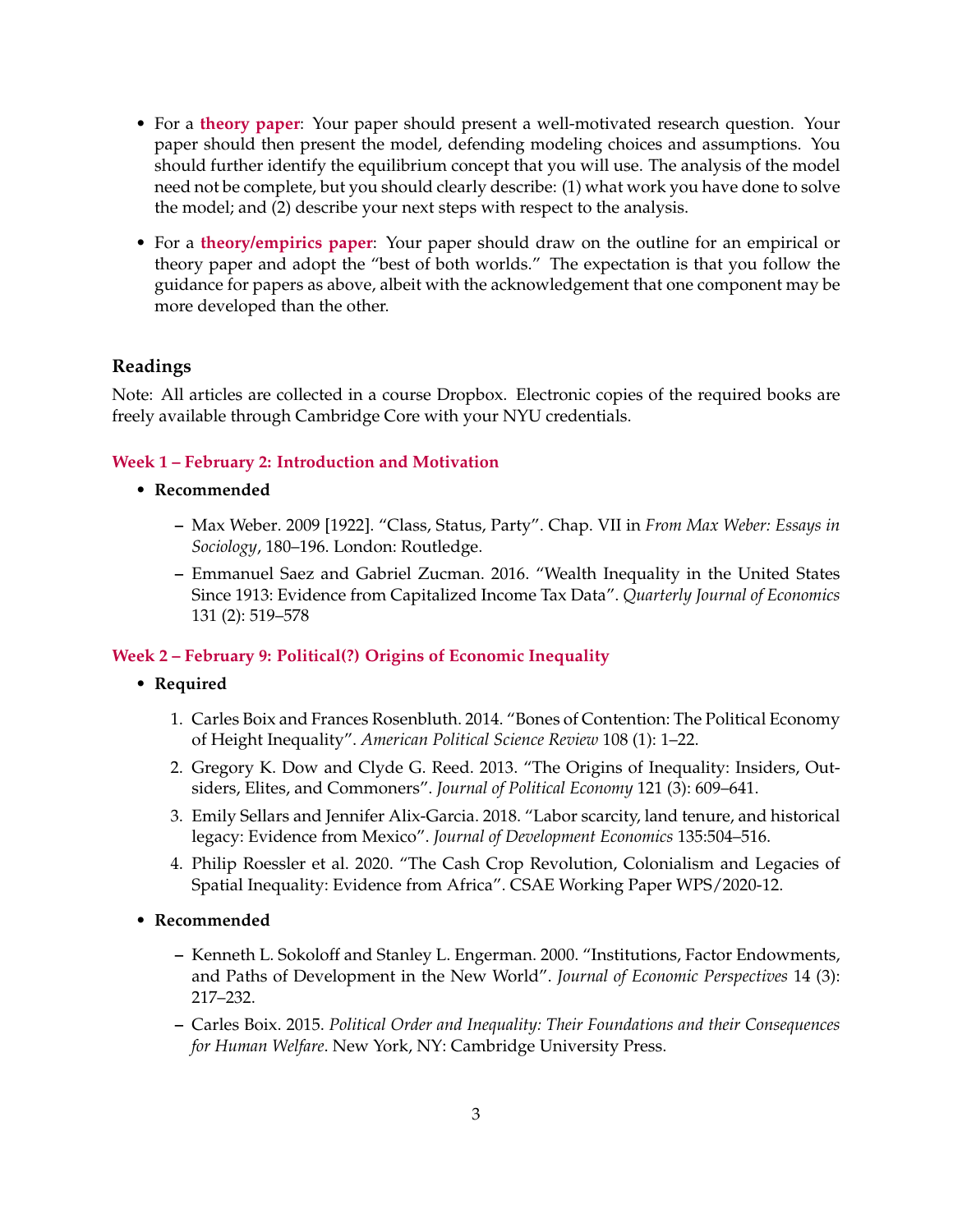# **Week 3 – February 16: Political vs. Economic Inequality**

# • **Required**

- 1. Chana Joffe-Walt. 2020. "Nice White Parents". Podcast available at [https://www.](https://www.nytimes.com/2020/07/23/podcasts/nice-white-parents-serial.html) [nytimes.com/2020/07/23/podcasts/nice-white-parents-serial.html](https://www.nytimes.com/2020/07/23/podcasts/nice-white-parents-serial.html). [Note: This is a podcast, not an academic work. It is five parts and around 4.5 hours.]
- 2. Jeff Manza. 2015. "Political Inequality". Chap. Political Inequality, ed. by Robert Scott and Stephen Kosslyn, 1–17. New York: John Wiley & Sons Inc.
- 3. Daron Acemoglu et al. 2008. "Economic and Political Inequality in Development: The Case of Cundinamarca, Colombia". Chap. 5 in *Institutions and Economic Performance*, ed. by Elhanan Helpman, 181–245. Harvard University Press.
- 4. ‡ Daron Acemoglu, Tristan Reed, and James A. Robinson. 2014. "Chiefs: Economic Development and Elite Control of Civil Society in Sierra Leone". *Journal of Political Economy* 122 (2): 319–368.

# • **Recommended**

- **–** Daron Acemoglu et al. 2015. "Democracy, Redistribution, and Inequality". In *Handbook of Income Distribution, Volume 2B*, ed. by Anthony Atkinson and Francois Bourguignon, vol. 2B, 1885–1960. Elsevier.
- **–** Tara Slough. 2021a. "Bureaucrats Driving Inequality in Access: Experimental Evidence from Colombia". Working paper available at [http://taraslough.com/assets/](http://taraslough.com/assets/pdf/colombia_audit.pdf) [pdf/colombia\\_audit.pdf](http://taraslough.com/assets/pdf/colombia_audit.pdf).

## **Week 4 – February 23: Measurement of Inequality**

# • **Required**

- 1. Robert Adcock and David Collier. 2001. "Measurement Validity: A Shared Standard for Quantitative and Qualitative Research". *American Political Science Review* 95 (3): 529– 546.
- 2. F.A. Cowell. 2000. "Measurement of inequality". In *Handbook of Income Distribution, Volume 1*, ed. by Anthony Atkinson and Francois Bourguignon, 87–166. Elsevier. [Focus on sections 1-4, 6, and 8.]
- 3. Kate Baldwin and John D. Huber. 2010. "Economic versus Cultural Differences: Forms of Ethnic Diversity and Public Goods Provision". *American Political Science Review* 104 (4): 644–662.

## • **Recommended**

1. Angus Deaton. 2010. "Price Indexes, Inequality, and the Measurement of World Poverty". *American Economic Review* 100:5–34.

## **Week 5 – March 2: Regimes and Transitions**

• **Required**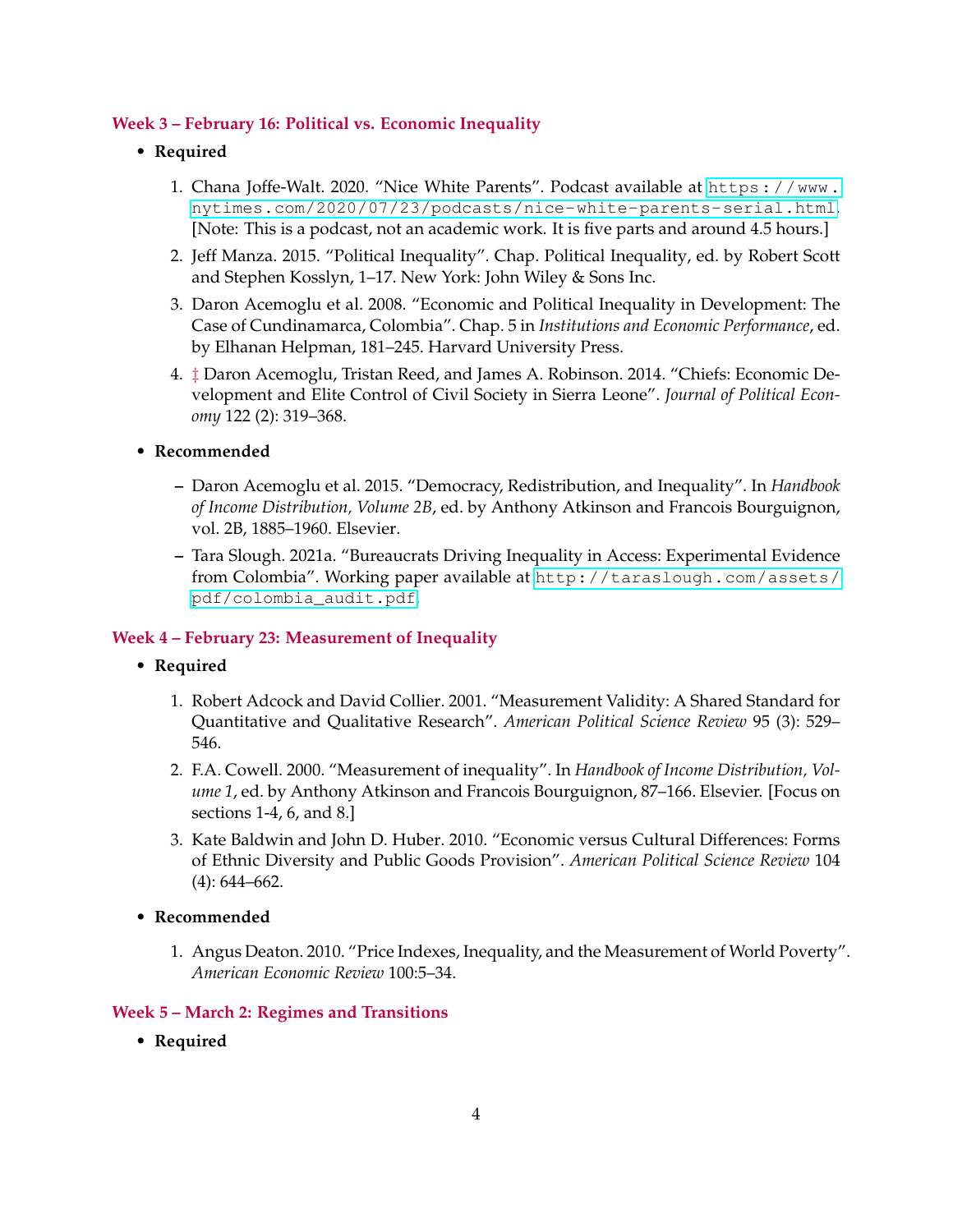- 1. Ben Ansell and David Samuels. 2010. "Inequality and Democratization: A Contractarian Approach". *Comparative Political Studies*.
- 2. Daron Acemoglu and James A. Robinson. 2001. "A Theory of Political Transitions". *American Economic Review* 91 (4): 938–963.
- 3. Ruth Berins Collier. 1999. *Paths Toward Democracy: The Working Class and Elites in Western Europe and South America*. New York: Cambridge University Press. [Chapters 1 and 5.]
- 4. ‡ Michael T. Dorsch and Paul Maarek. 2019. "Democratization and the Conditional Dynamics of Income Distribution". *American Political Science Review* 113 (2): 385–404.
- **Recommended**
	- **–** ‡ Stephan Haggard and Robert R. Kaufman. 2012. "Inequality and Regime Change: Democratic Transitions and the Stability of Democratic Rule". *American Political Science Review* 106 (3): 495–516.
	- **–** ‡ Agustina S. Paglayan. 2020. "The Non-Democratic Roots of Mass Education: Evidence from 200 Years". *American Political Science Review* First view:1–20.

#### **Week 6 – March 9: Institutions and Outcomes**

- **Required**
	- 1. Stephen Ansolabehere, James M. Snyder Jr., and Michael M. Ting. 2003. "Bargaining in Bicameral Legislatures: When and Why Does Malapportionment Matter?" *American Political Science Review* 97 (3): 471–481.
	- 2. Tara Slough. 2021b. "Oversight, Inequality, and Capacity". Working paper.
	- 3. ‡ Siwan Anderson. 2018. "Legal Origins and Female HIV". *American Economic Review* 108 (6): 1407–1439.
	- 4. Henry S. Farber et al. 2020. "Unions and Inequality over the Twentieth Century: New Evidence from Survey Data". Working paper.
- **Recommended**
	- **–** ‡ Guy Grossman, Macartan Humphreys, and Gabriella Sacramone-Lutz. 2020. "Information Technology and Political Engagement: Mixed Evidence from Uganda". *Journal of Politics* 82 (4): 1321–1336.
	- **–** Daron Acemoglu, James A. Robinson, and Ragnar Torvik. 2013. "Why do Voters Dismantle Checks and Balances?" *Review of Economic Studies* 80:845–875.
	- **–** John Ahlquist. 2017. "Labor Unions, Political Representation, and Economic Inequality". *Annual Review of Political Science* 20:409–432.

## **Week 7 – March 16: Elections**

- **Required**
	- 1. John D. Huber. 2017. *Exclusion by Elections: Inequality, Ethnic Identity, and Democracy*. New York: Cambridge University Press.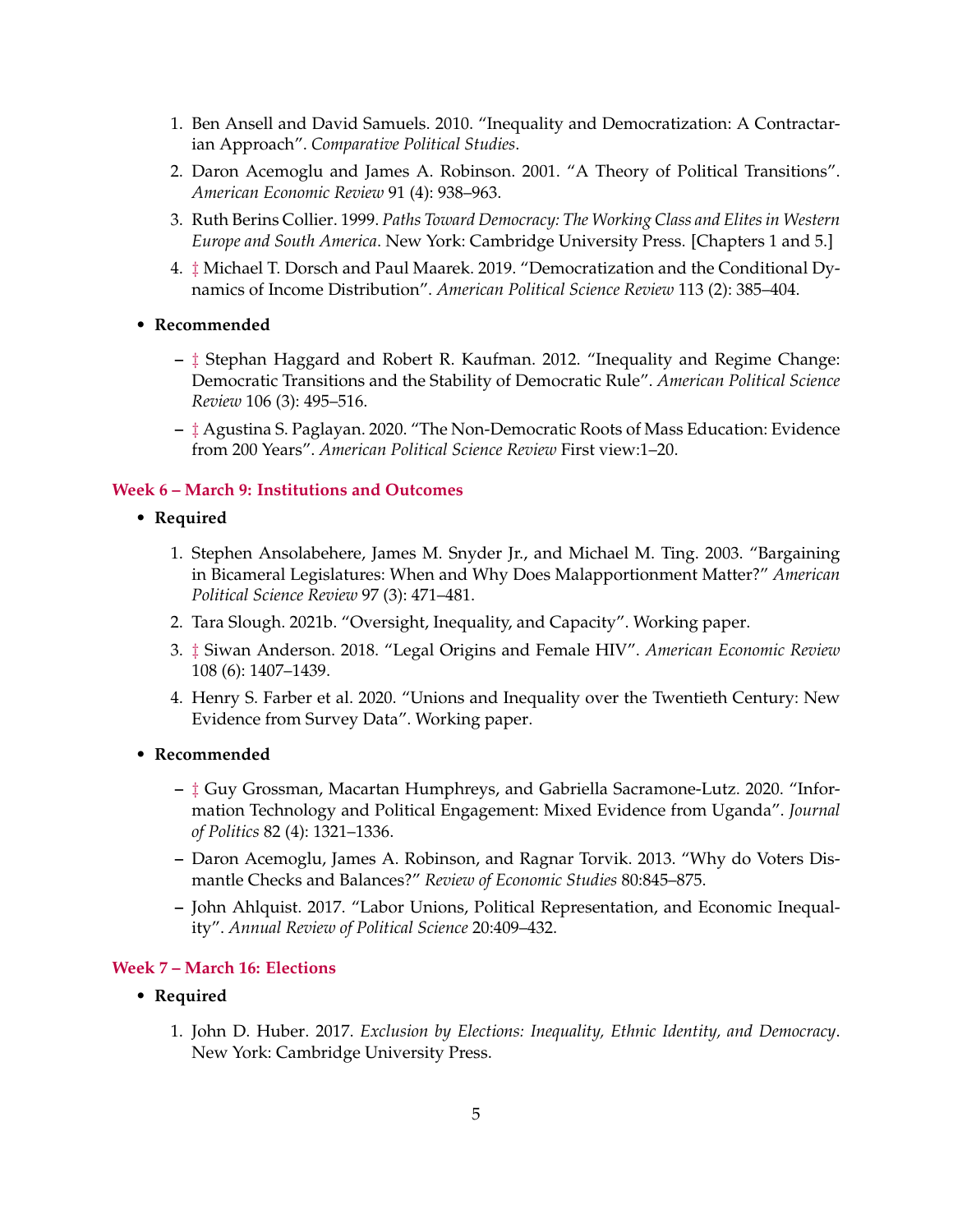- 2. ‡ Thomas Fujiwara. 2015. "Voting Technology, Political Responsiveness, and Infant Health: Evidence from Brazil". *Econometrica* 83 (2): 423–464.
- 3. ‡ Kimuli Kasara and Pavithra Suryanarayan. 2015. "When do the Rich Vote Less than the Poor and Why? Explaining Turnout across the World". *American Journal of Political Science* 59 (3): 613–627.
- **Recommended**
	- **–** ‡ Margit Tavits and Joshua Potter. 2015. "The Effect of Inequality and Social Identity on Party Strategies". *American Journal of Political Science* 59 (3): 744–758.

#### **Week 8 – March 23: Representation**

- **Required**
	- 1.  $\ddagger$  Ernesto Dal Bó et al. 2017. "Who Becomes a Politician?" *Quarterly Journal of Economics* 132 (4): 1877–1914.
	- 2. ‡ Trevon Logan. 2020. "Do Black Politicians Matter? Evidence from Reconstruction". *The Journal of Economic History* 80 (1): 1–37.
	- 3. ‡ Amanda Clayton, Diana Z. O'Brien, and Jennifer M. Piscopo. 2019. "All Male Panels? Representation and Democratic Legitimacy". *American Journal of Political Science* 63 (1): 113–129.
	- 4.  $\ddagger$  Julien Labonne, Sahar Parsa, and Pablo Querubín. 2021. "Political Dynasties, Term Limits and Female Poltiical Empowerment: Evidence from the Philippines". *Journal of Economic Behavior and Organization* Forthcoming.
- **Recommended**
	- $\ddagger$  Ernesto Dal Bó, Pedro Dal Bó, and Jason Snyder. 2009. "Political Dynasties". The Re*view of Economic Studies* 76:115–142.
	- **–** ‡ Olle Folke, Johanna Rickne, and Daniel M. Smith. 2021. "Gender and Dynastic Political Selection". *Comparative Political Studies* 54 (2): 339–371.
	- **–** Saad Gulzar and Muhammad Yasir Khan. 2020. "Social Motivation, Political Candidacy, and Performance: Experimental Evidence from Pakistan". Working paper.

## **Week 9 – March 30: Identity**

- **Required**
	- 1. Moses Shayo. 2009. "A Model of Social Identity with an Application to Political Economy: Nation, Class, and Redistribution". *American Political Science Review* 103 (2): 147– 174.
	- 2. ‡ Katherine Cranmer Walsh. 2012. "Putting Inequality in its Place: Rural Consciousness and the Power of Perspective". *American Political Science Review* 106 (3): 517–532.
	- 3. ‡ Pavithra Suryanarayan and Steven White. 2020. "Slavery, Reconstruction, and Bureaucratic Capacity in the American South". *American Political Science Review* First view:1– 17.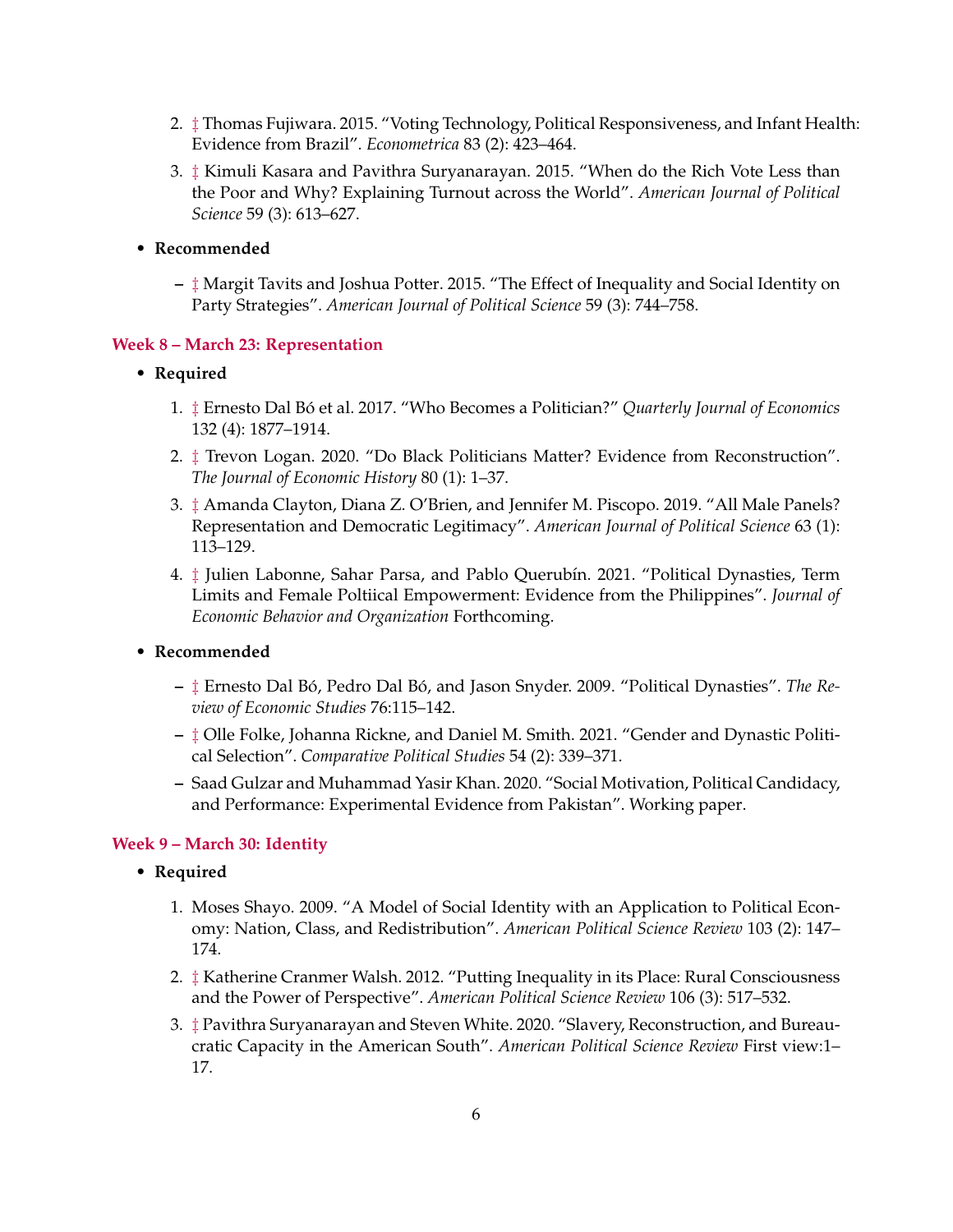- 4. ‡ Alberto Alesina, Stelios Michalopoulos, and Elias Papaioannou. 2016. "Ethnic Inequality". *Journal of Political Economy* 124 (2): 428–488.
- **Recommended**
	- **–** Frederick Solt. 2011. "Diversionalry Nationalism: Economic inequality and the Formation of National Pride". *Journal of Politics* 73 (3): 821–830.

#### **Week 10 – April 6: Beliefs about Inequality and Preferences for Redistribution**

- **Required**
	- 1. Kristoffer B. Hvidberg, Claus Kreiner, and Stefanie Stantcheva. 2020. "Social Position and Fairness Views". NBER Working Paper No. 28099.
	- 2. ‡ Alberto Alesina, Stefanie Stantcheva, and Edoardo Teso. 2018. "Intergenerational Mobility and Preferences for Redistribution". *American Economic Review* 108 (2): 521–554.
	- 3. ‡ Elizabeth Suhay, Marko Klasnja, and Gonzalo Rivera. 2021. "Ideolgy of Affluence: Explanations for Inequality and Economic Policy Preferences among Rich Americans". *Journal of Politics* 83 (1): 1–14
	- 4. ‡ Taishi Muraoka and Guillermo Rosas. 2020. "Does Economic Inequality Drive Voters' Disagreement about Party Placement?" *American Journal of Political Science* First view:1– 16.
	- 5. Elizabeth Maggie Penn. 2016. "Inequality, Social Context, and Value Divergence". *Journal of Politics* 79 (1): 153–165
- **Recommended**
	- **–** ‡ Kenneth Scheve and David Stasavage. 2021. "Equal Treatment and the Inelasticity of Tax Policy to Rising Inequality". *Comparative Political Studies* Forthcoming.
	- **–** ‡ Adam Thal. 2020. "The Desire for Social Status and Economic Conservatism among Affluent Americans". *American Political Science Review* 114 (2): 426–442.
	- **–** ‡ James Alt and Torben Iversen. 2017. "Inequality, Labor Market Segmentation, and Preferences for Redistribution". *American Journal of Political Science* 61 (1): 21–36.
	- **–** Ilyana Kuziemko et al. 2014. ""Last Place Aversion": Evidence and Redistributive Implications". *Quarterly Journal of Economics*: 105–149.

#### **Week 11 – April 13: Redistribution I: Policy**

- **Required**
	- 1. ‡ Isabela Mares and Didac Queralt. 2015. "The Non-Democratic Origins of Income Taxation". *Comparative Political Studies* 48 (14): 1974–2009.
	- 2. ‡ Kenneth Scheve and David Stasavage. 2012. "Democracy, War, and Wealth: Lessons from Two Centuries of Inheritance Taxiation". *American Political Science Review* 106 (1): 81–102.
	- 3. Ana de la O. 2015. *Crafting Policies to End Poverty in Latin America: The Quiet Transformation*. New York: Cambridge University Press [Chapter 4, pages 57-95.]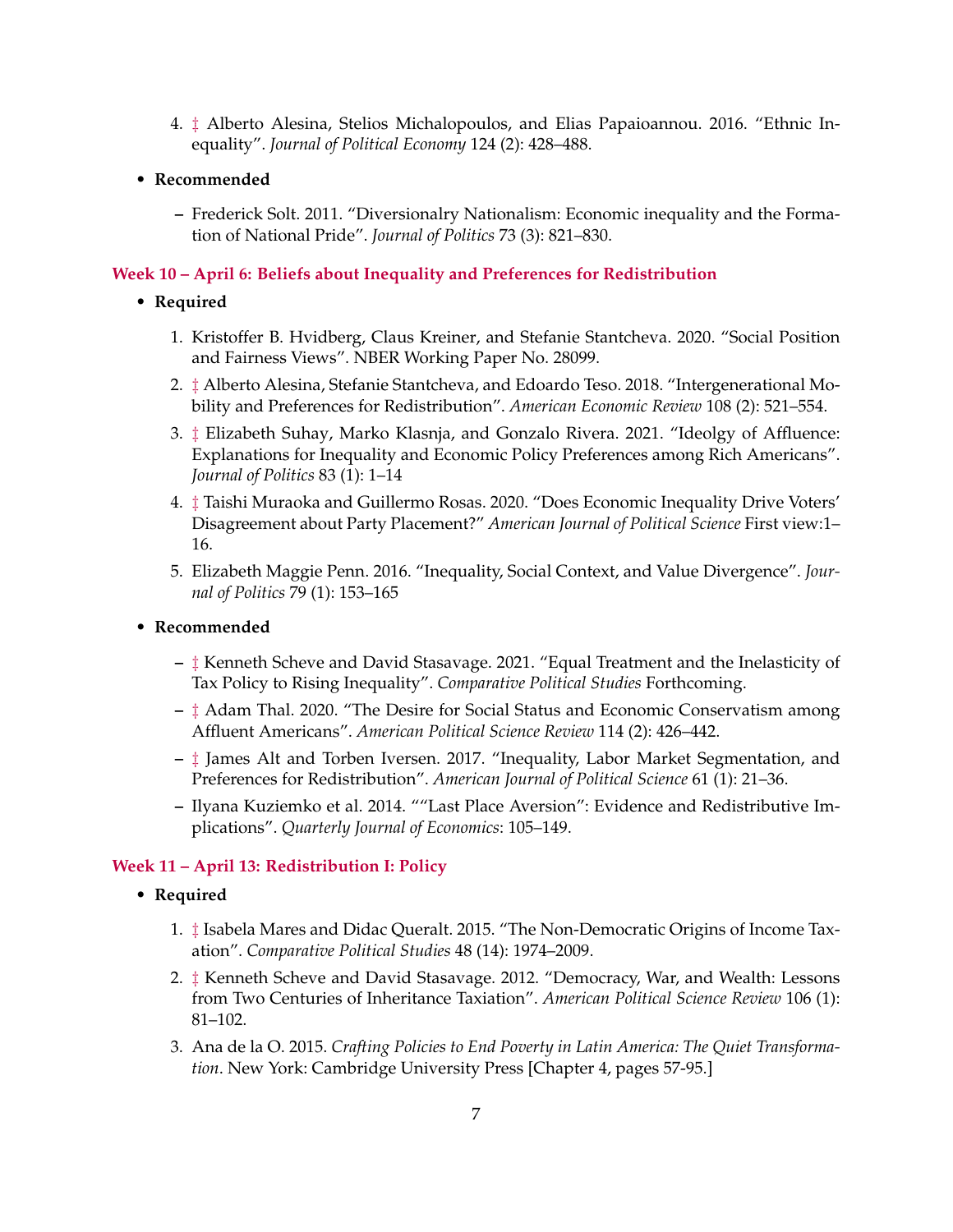- 4. ‡ Ellora Derenoncourt and Claire Montialoux. 2020. "Minimum Wages and Racial Inequality". *Quarterly Journal of Economics*: 1–60.
- **Recommended**
	- **–** Noam Lupu and Jonas Pontusson. 2011. "The Structure of Inequality and the Politics of Redistribution". *American Political Science Review* 105 (2): 316–336.
	- **–** Avinash Dixit and John Londregan. 1996. "The Determinants of Success of Special Interests in Redistributive Politics". *Journal of Politics* 58 (4): 1132–1155.
	- **–** Assar Lindbeck and Jorgen W. Weibull. 1987. "Balanced-Budget Redistribution as the ¨ Outcome of Political Competition". *Public Choice* 52:273–297.

#### **Week 12 – April 20: Redistribution II: Implementation**

- **Required**
	- 1. Alisha C. Holland. 2016. "Forbearance". *American Political Science Review* 110 (2): 232– 246
	- 2. ‡ Florian M. Hollenbach and Thiago N. Silva. 2019. "Fiscal Capacity and Inequality: Evidence from Brazilian Municipalities". *Journal of Politics* 81 (4): 1434–1445.
	- 3. Juliana Londoño-Vélez and Javier Ávila-Mahecha. 2020. "Behavioral Respones to Wealth Taxation: Evidence from a Developing Country". Working paper.
	- 4. James A. Robinson and Ragnar Torvik. 2005. "White Elephants". *Journal of Public Economics* 89:197–210.
- **Recommended**
	- **–** Timothy Besley, Ethan Ilzetzki, and Torsten Persson. 2013. "Weak Statees and Steady States: The Dynamics of Fiscal Capacity". *American Economic Journal: Macroeconomics* 5 (4): 205–235.
	- **–** Martin J. Williams. 2017. "The Political Economy of Unfinished Development Projects: Corruption, Clientelism, or Collective Choice?" *American Political Science Review* 111 (4): 705–723.

#### **Week 13 – April 27: Spatial Inequality and Segregation**

- **Required**
	- 1. ‡ Jessica Trounstein. 2020. "The Geography of Inequality: How Land Use Regulation Produces Segregation". *American Political Science Review* 114 (2): 443–455.
	- 2. ‡ Christopher F. Karpowitz and Tali Mendelberg. 2018. "Do Enclaves Remediate Social Inequality?" *Journal of Politics* 80 (4): 1134–1149.
	- 3. ‡ Stephen B. Billings, David J. Deming, and Jonah Rockoff. 2014. "School Segregation, Educational Attainment, and Crime: Evidence from the End of Busing in Charlotte-Mecklenburg". *American Economic Review*: 435–476.
	- 4. Avinash Dixit and John Londregan. 1995. "Redistributive Politics and Economic Efficiency". *American Political Science Review* 89 (4): 856–866